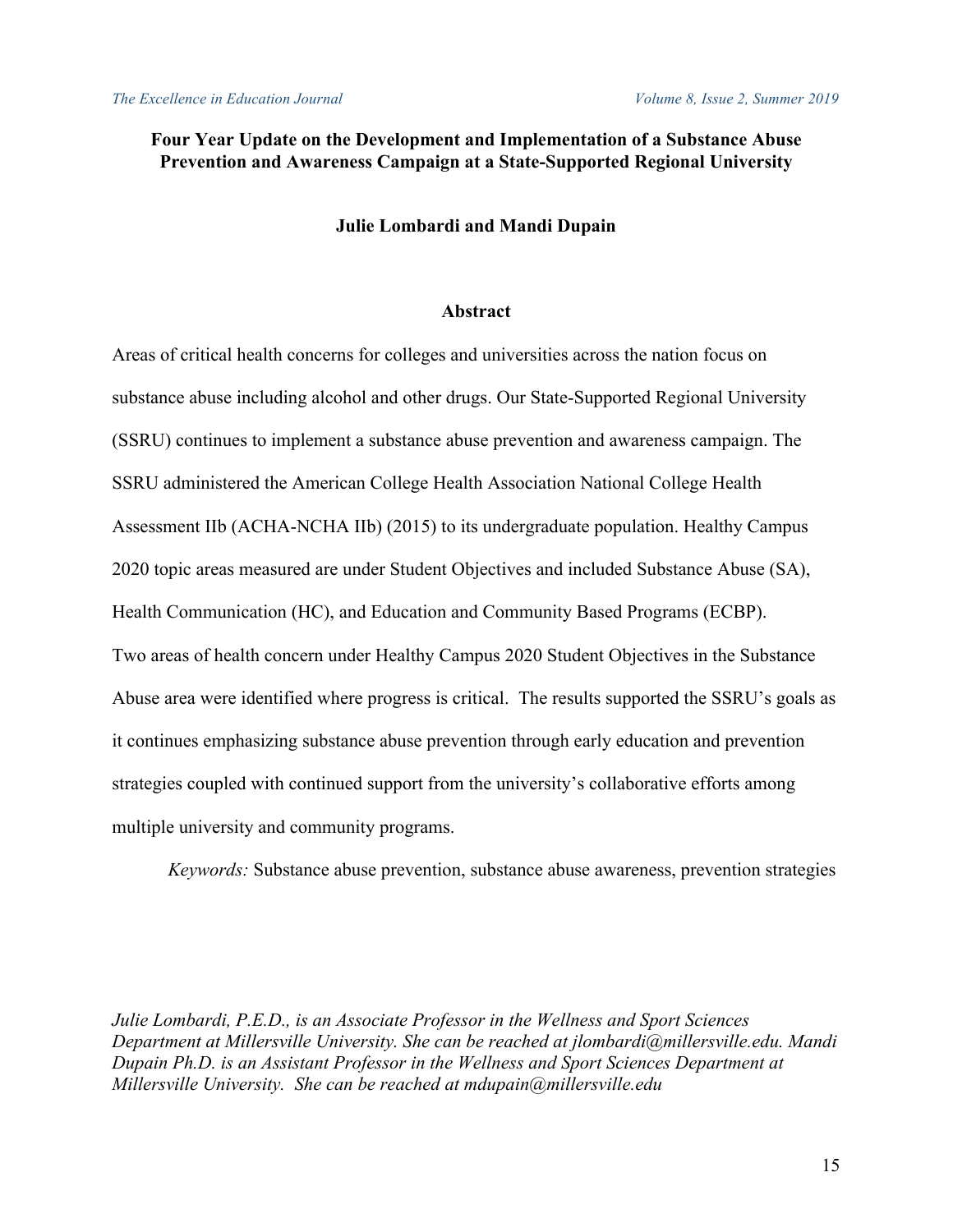The latest Monitoring the Future (MTF) survey results on alcohol and other drug use in the past three decades indicates college student use decreasing from 74.7% in 1991 to 62% in 2017 for alcohol use while marijuana/hashish percentages have increased from 46.3% in 1991 to 50.5% in 2017 (Schulenberg et al., 2017). Results of a 2014 study (Buu, et al.) found that males are at higher risk for being early-onset alcohol users, while females tend to be at higher risk for initiating marijuana use at younger ages. High-intensity drinking during the past two-weeks was shown to be associated with an increased risk of past-thirty day use of nonmedical use of prescription drugs (McCabe, Veliz, & Patrick, 2017).

The purpose of this study was to measure progress for five (5) Student Objectives from Healthy Campus 2020 (ACHA, 2016). Healthy Campus 2020 topic areas measured were under Student Objectives and included Substance Abuse (SA), Health Communication (HC), and Education and Community Based Programs (ECBP). The student objectives provided the occasions to recognize the characteristics of substance abuse and misuse at our State-Supported Regional University (SSRU). The equation used to measure progress for each student objective ws:

> (Current Status - Baseline  $X$  100 = Percentage of (Year 2020 Target-Baseline) Target Achieved

(Healthy People 2010 Toolkit: A Field Guide to Health Planning, 2002). Measuring progress for the five student objectives was used to determine whether our university's initiatives were effective in achieving the Healthy Campus 2020 student objectives.

Our SSRU is a public institution with an undergraduate enrollment of 6,778 students (Fall 2017 enrollment data). It is in a rural setting with approximately 73.31% white and 83.76% fulltime students (Fall 2017 enrollment data). Since 2014, one academic department within the SSRU has made an intense effort to change a freshmen oriented course focusing on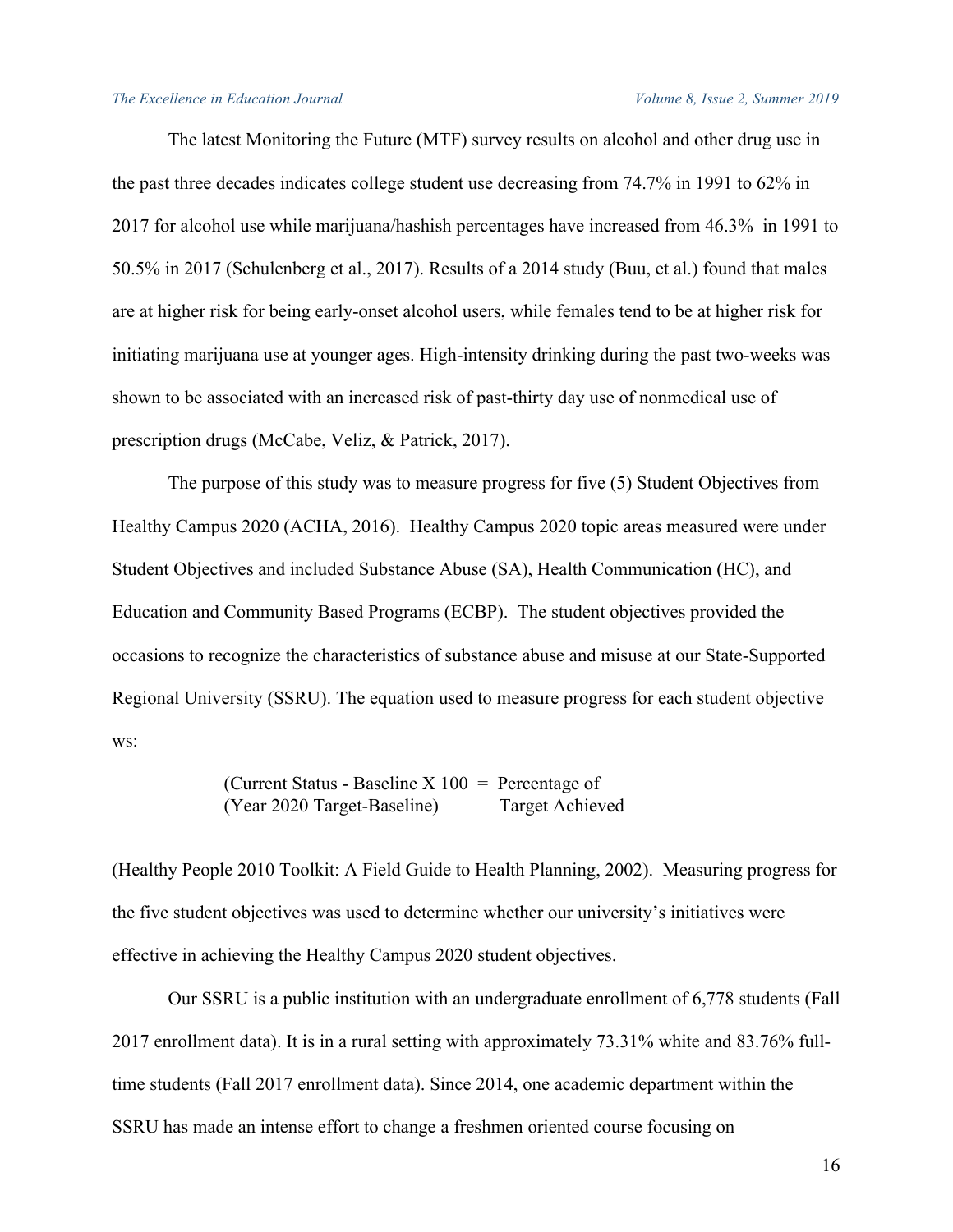health/wellness issues and move all alcohol and other drug prevention and educational messages into the first six weeks of each semester's curriculum. These changes have resulted in greater communication and collaboration with other university and community abuse prevention efforts.

## **Literature Review**

The proportion of students who report using marijuana (pot, weed, hashish, hash oil) is the first Student Objective area our study compared under the SA topic area of Healthy Campus 2020. It was predicted in 2016 that the price of marijuana would drop and use would increase (Hall & Lynskey, 2016). Miller, Rosenman, and Cowan (2017) found that recreational marijuana legalization was associated with a significant increase both in the proportion of undergraduate students who reported having recently used marijuana and in the average frequency of use. The Center for Behavioral Health Statistics and Quality has shown that marijuana use tends to peak in young adulthood (2016) and as legalization of both medical and recreational marijuana use has become more common across states, fewer young adults report that regular marijuana use has risk compared to data collected during the previous 10 years (Johnston et., 2015). Bolin, Pate, and McClintock (2017) recommend that prevention efforts include a focus on marijuana and alcohol use throughout the entirety of their college careers.

The proportion of students who report engaging in high-risk drinking of alcoholic beverages within the last two weeks is the second student objective area our study compared under the SA topic area of Healthy Campus 2020. Schulenberg and Patrick (2011) have shown that going to college is associated with a significant increase in heavy episodic drinking and marijuana use between the ages of 18 and 21 years, and then a decline in use between ages 21 and 25 years. The research has also shown that the association between college attendance and increases in heavy drinking and marijuana use was conditional on the timing of enrollment into secondary education with students enrolling directly out of high school being the heaviest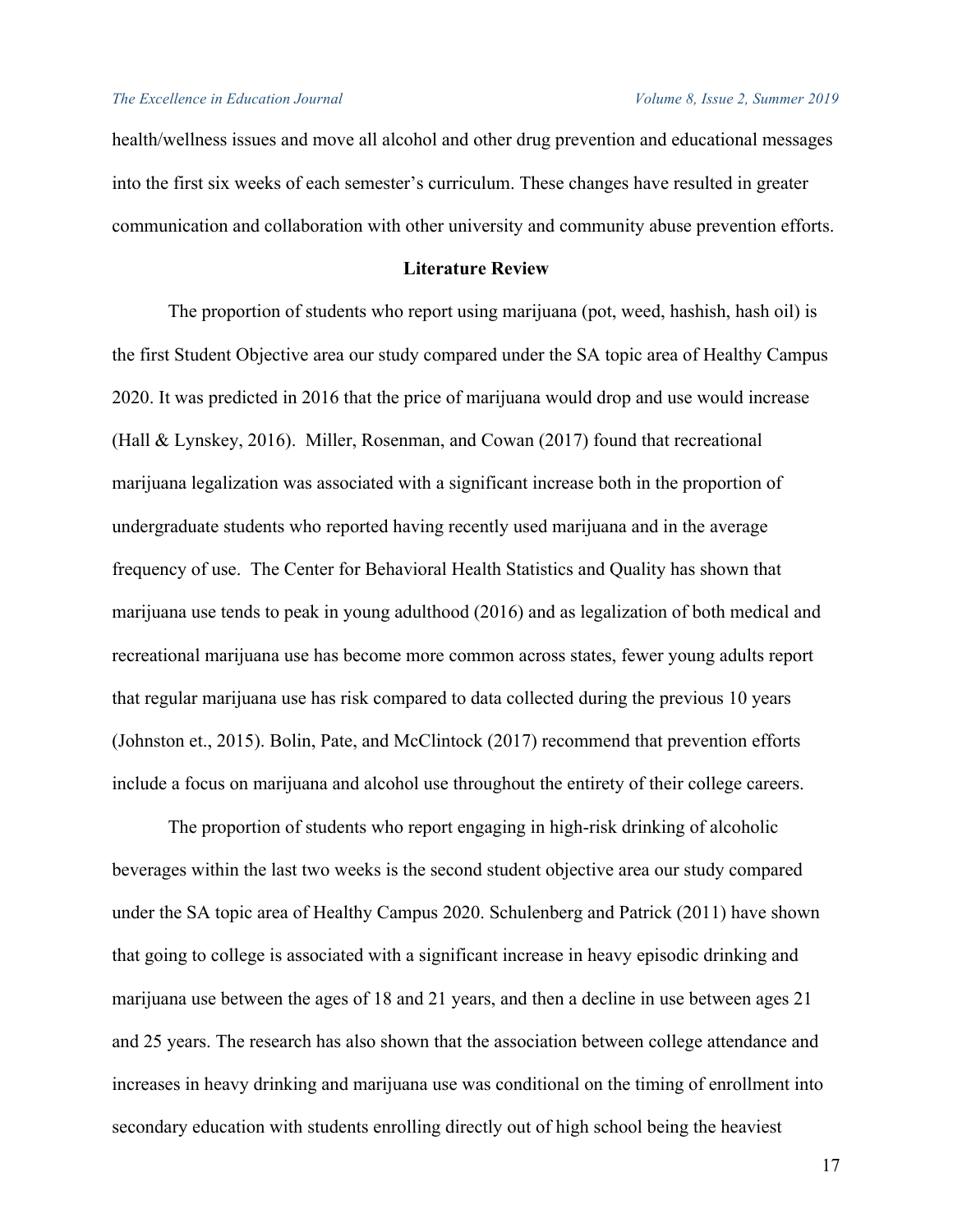drinkers (Thompson, Homel, & Leadbeater, 2015). Interestingly, it has been shown that although college students drink alcohol to cope with life stressors, avoid negative incidents, and make fun encounters, most drink alcohol to improve their mood and help them be social (LaBrie et al, 2012). Lanter et al. (2015) suggest the use of quality improvement methodologies and the creation of a national collaborative for reducing high-risk drinking successfully effected meaningful change in high-risk drinking behaviors on college campuses.

The proportion of students who report nonmedical use of prescription drugs within the last 12 months is the third student objective area our study compared under the SA topic area of Healthy Campus 2020. The nonmedical use of prescription drugs initiation rates are second only to marijuana in the United States. The nonmedical use of prescription drugs is known to increase the risk of developing a substance use disorder (SAMSHA, 2011). Studies have found that, in young adults, alcohol use and nonmedical use of prescription drugs are highly correlated (McCabe et al, 2007a, 2012, 2015; Schepis et al, 2016). McCabe, Veliz, and Patrick (2017) found that the 15+ drinks in a row threshold appears to be a critical indicator of drinking that substantially increases the likelihood of engaging in any type of nonmedical use of prescription drugs, especially among non-whites.

The proportion of students who report driving after consuming any alcohol is the fourth student objective area our study compared in the HC topic area of Healthy Campus 2020. Even with extensive prevention efforts, approximately 4.2 million adults in 2012 reported an estimated 121 million alcohol-impaired driving episodes (Jewett et al., 2015). Consumers of alcohol mixed with energy drinks have been shown to be more likely to be heavier–risky drinkers and more likely to drive after drinking when compared to alcohol alone consumers (Arria, et al., 2016; Martz, Patrick, & Schulenberg, 2015; Tucker, Troxel, Ewing, & D'Amico, 2016). Teeters et al. (2015) showed that counselor-administered brief motivational interventions that included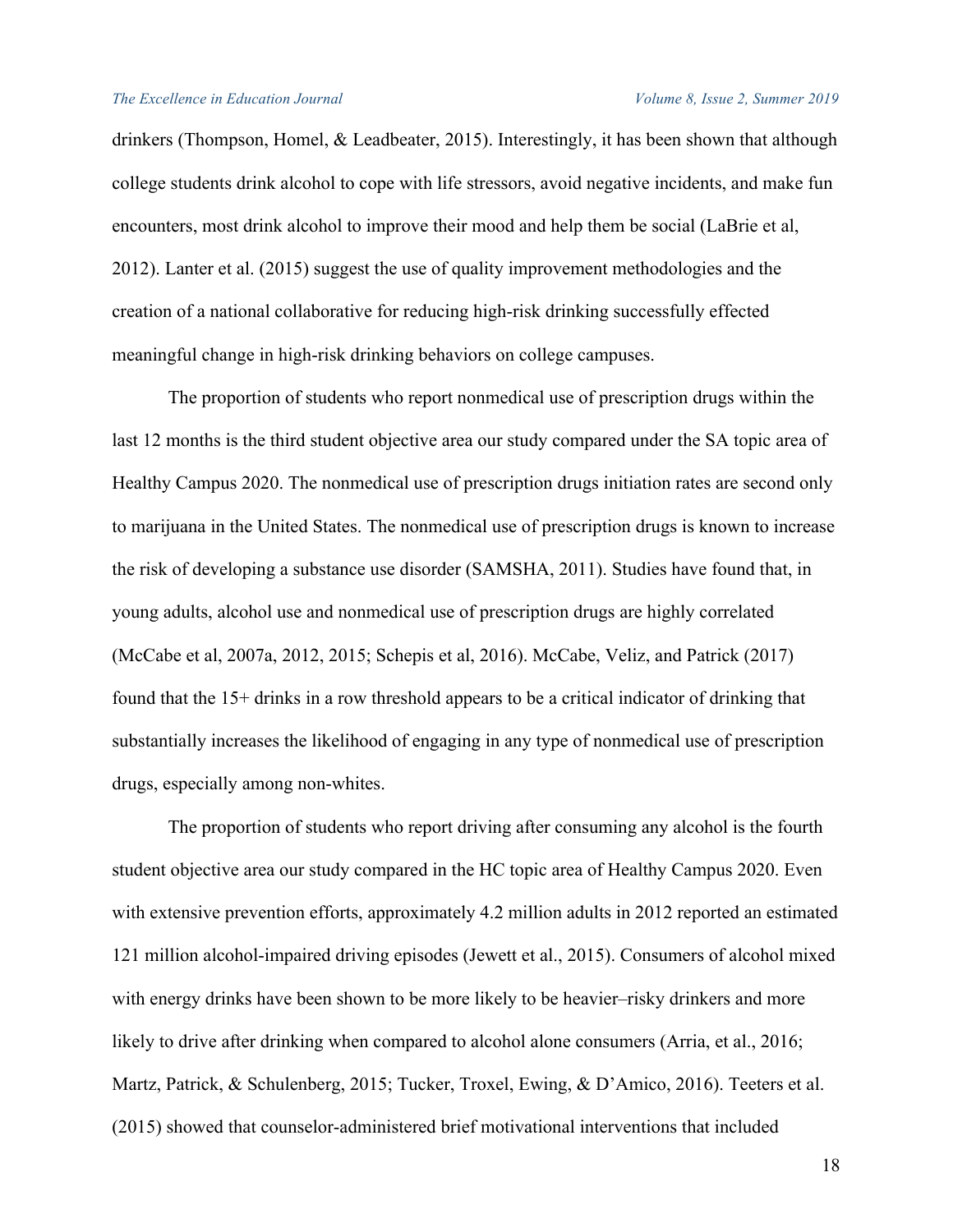descriptive normative feedback were associated with significant reductions in alcohol-impaired driving.

The proportion of students who report receiving information on alcohol and other drug use from their institution is the fifth student objective our study compared in the Education and Community Based Programs (ECBP) topic area. Undergraduate students at our SSRU receive alcohol and other drug information from the following individuals and groups: First Six Weeks curricular infusion into a freshman health/wellness course, first year experience courses, workshops by prevention professionals, social norming messaging, peer education programming, special peer education programming for student-athletes and Greek organizations, residential hall programs, and professional counselors. The Office of Safe and Drug-Free Schools at the U.S. Department of Education published a document summarizing the essential parts of effective campus-based alcohol and other drug abuse prevention practices (2010) which guides our education and prevention efforts.

#### **Methodology**

In the Spring of 2018, a random sample of SSRU students responded to an electronic invitation to fill out the ACHA-NCHA IIb online survey. An e-mail announcement was sent to all valid e-mail addresses ( $n= 6778$ ) (Fall 2017 enrollment data) of currently registered full time undergraduate students. The survey required approximately 30 minutes to complete and was completely confidential (i.e., students email addresses or names are not attached to their responses). The email announcement included a link to the ACHA-NCHA IIb survey. The total university response was 11.93 % (students). Permission for conducting the research was granted by the University's Institutional Review Board (IRB# 392594891).

Demographic characteristics of the SSRU population are illustrated in Table 1: Demographics of Sample. Out of the 809 students who responded to the survey, 52.1 % were 18-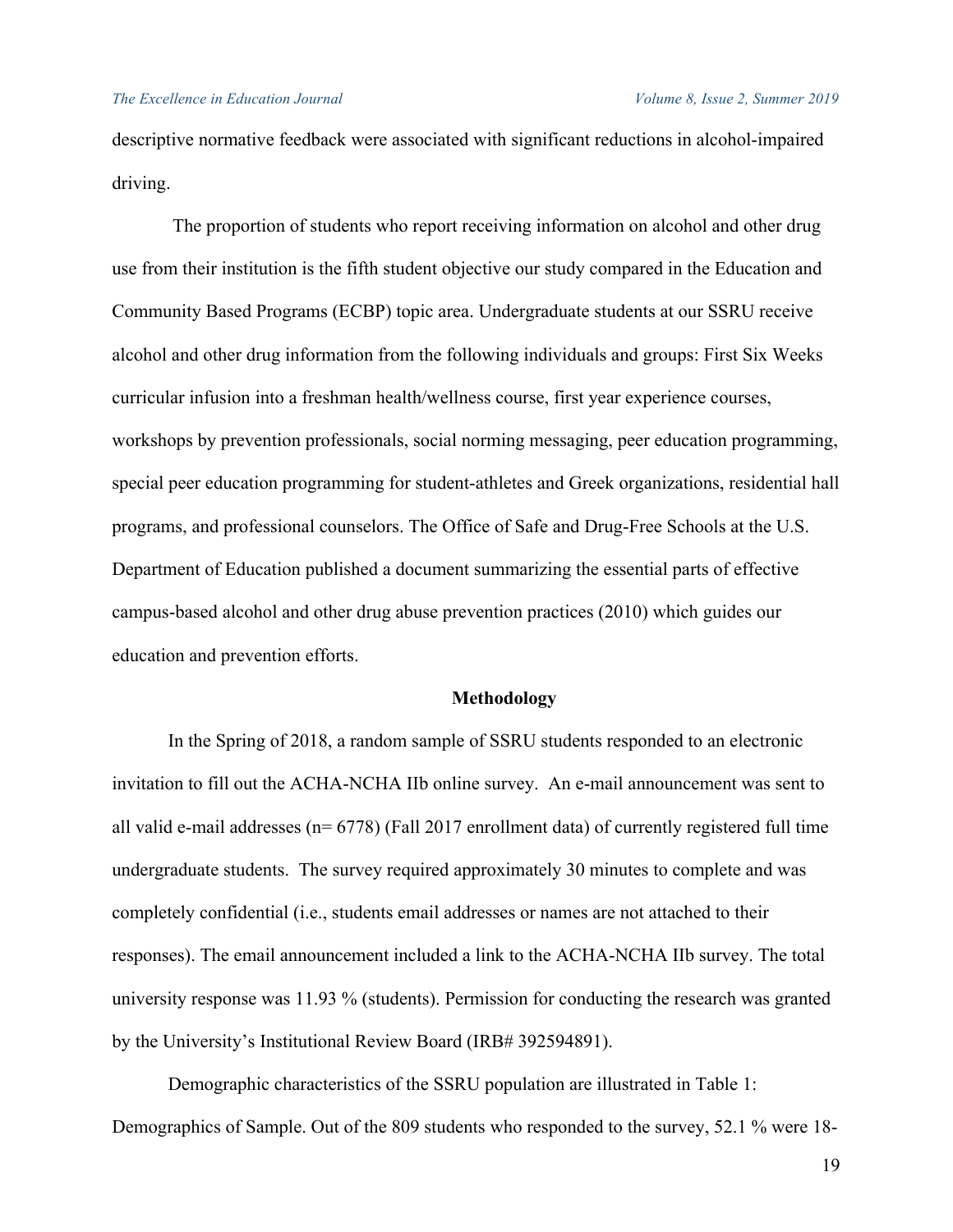20 years of age, 41.7% were 21-24 years of age, 3.4 % were 25-29 years of age, and 2.9 % were 30 years of age or older. Most participants were female (77.5%) (56.76% of SSRU are female [Fall 2017]) and white (88.0%) (73.31% of SSRU are white [Fall 2017]) and 93.4% were fulltime students (83.76% of SSRU are full-time students [Fall 2017]). The majority of students reported being single (94.7%), 3.6% were married, and 1.7% were separated, divorced or other.

### **Results**

### **Healthy Campus 2020 Topic – SA**

Student Objective: Reduce the proportion of students who report using marijuana (pot, weed, hashish, hash oil) within the last 30 days. The Healthy Campus 2020 target is set at 15.30% and our SSRU's students' results are at 20.6%. This is a 34.6% difference from the 2014 level (12.70%) and indicates that our SSRU results are above Campus 2020 target.

#### **Healthy Campus 2020 Topic – SA**

Student Objective: Reduce the proportion of students who report engaging in high-risk drinking of alcoholic beverages within the last two weeks. The Healthy Campus 2020 target is set at 31.60% and our SSRU's students' results 31.5%. This is a .32% difference from the 2014 level (29.00%) and indicates we are very close to the 31.6% Healthy Campus 2020 goal.

#### **Healthy Campus 2020 Topic – SA**

Student Objective: Reduce the proportion of students who report nonmedical use of prescription drugs within the last 12 months. The Healthy Campus 2020 target is set at 13.8% and our SSRU's students' results are at 16.6%. This is a 20.3% difference from the 2014 level (20.80%) and indicates we are above the Healthy Campus 2020 target.

#### **Healthy Campus 2020 Topic – HC**

Student Objective: Reduce the proportion of students who report driving after consuming any alcohol within the last 30 days. The Healthy Campus 2020 target is set at 16.1% and our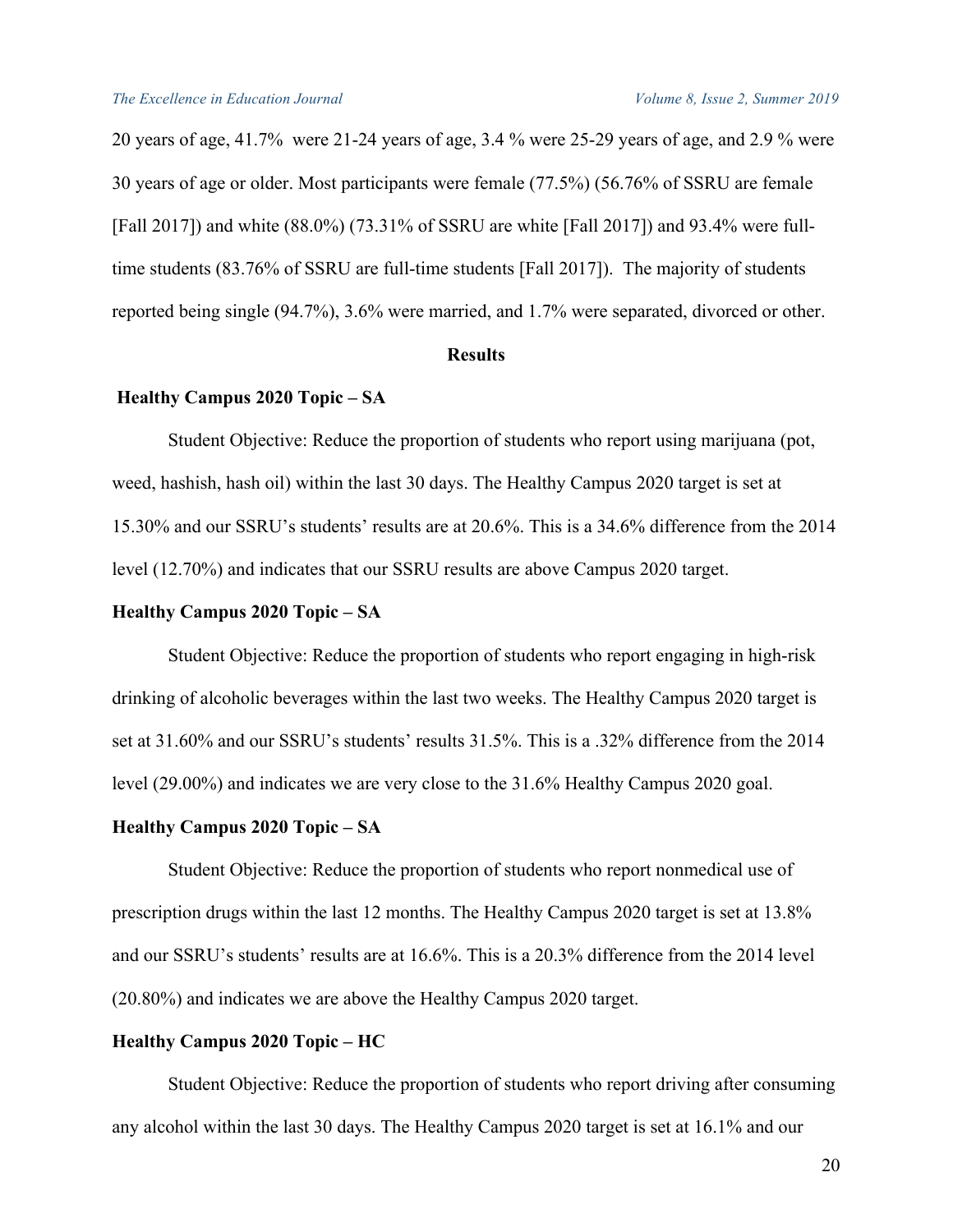SSRU's students' results are at 9.8%. This is a 39.1% difference from the 2014 level (10.70%) and indicates we are already below the Healthy Campus 2020 target.

#### **Healthy Campus 2020 Topic – ECBP**

Student Objective: Increase the proportion of students who report receiving information on alcohol and other drug use from their institution. The Healthy Campus 2020 target is set at 71.3% and our SSRU's students' results are at 89.6%. This is a 25.6% difference from the 2014 level (87.70%) and indicates we are already above the Healthy Campus 2020 target.

#### **Limitations**

The limitations for this descriptive study should be noted. The number of student respondents (809 students) was small. The demographic characteristics (Table 1) include a high proportion of respondents who identify as full-time, white, 18-24 years old, single, and female. Second, the study was limited by self-reporting and researchers must assume the respondent are reporting correctly. Third, the sample was limited to undergraduate students at one rural, SSRU, and therefore, the results should not be generalized to undergraduate students in other regions of the United States.

#### **Discussion**

The results of the ACHA-NCHA IIb (Table 2) provided our SSRU with data for substance abuse and prevention behaviors for our undergraduate student population. We measured progress for five (5) Student Objectives from Healthy Campus 2020 (ACHA, 2016): three from the SA area, one from the HC area, and one from the ECBP area. We continue to utilize Healthy Campus 2020 to prioritize student health objectives for our students.

Healthy Campus 2020 Topic SA: Student Objective: Reduce the proportion of students who report using marijuana (pot, weed, hashish, hash oil) within the last 30 days. Our baseline survey in 2014 indicated that 12.7% of SSRU students reported using marijuana within the last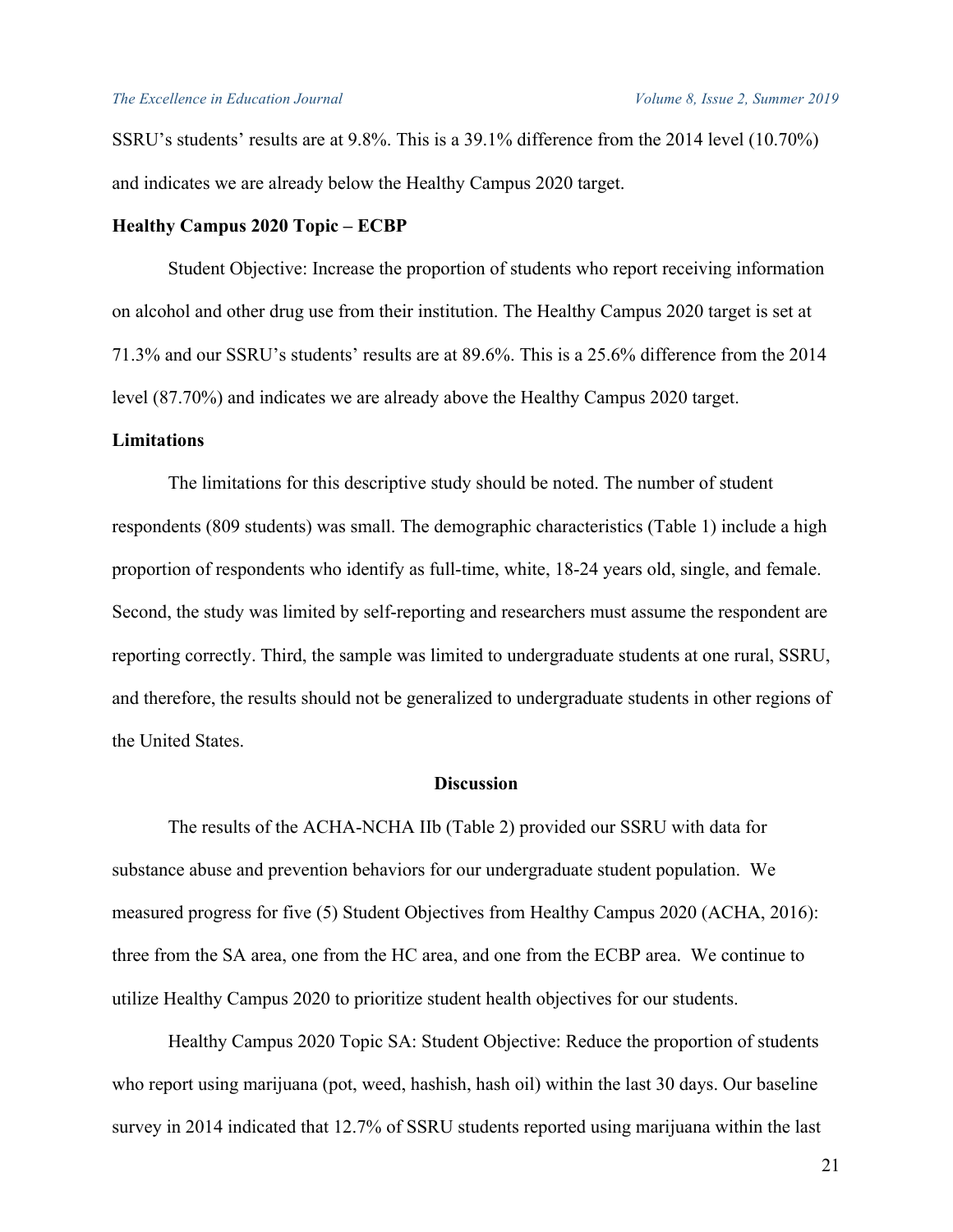30 days. The Healthy Campus 2020 target is set at 15.30% and our 2018 survey results indicate we are at 20.6%. Our SSRU results indicate that the percentage of reported marijuana users is higher than the Healthy Campus 2020 target. There was a 3-fold regression away from the target for Healthy Campus 2020 SA Student Objective of 15.3% during this four-year time period. This large increase in the percentage of SSRU marijuana users in not a surprise to the authors, yet, disappointing given the prevention and education efforts during those four years. Substance abuse rates peak in early adulthood (Schulenberg et al., 2017). Although the federal government considers marijuana a Schedule I substance (having no medicinal uses and high risk for abuse), approximately three-quarters of the states in the nation have either legalized the recreational and/or medical use of cannabis and/or decriminalized it. Not surprisingly, adolescents have shown increases in positive attitudes about the use after recreational marijuana legalization and decreased perceptions of harm from marijuana (Cerda´ et al., 2017). In a large scale longitudinal study, Arria et al. (2013) found college students who used marijuana very frequently during all four years were twice as likely as minimal users to experience discontinuous enrollment.

Healthy Campus 2020 Topic – SA: Student Objective: Reduce the proportion of students who report engaging in high-risk drinking of alcoholic beverages within the last two weeks. Our baseline survey in 2014 indicated that 29.00% of SSRU students reported engaging in high-risk drinking within the last two weeks. The Healthy Campus 2020 target is set at 31.60% and our 2018 survey results indicate we are at 31.5%. Our SSRU results following this four-year time period indicate a 1-fold regression away from the Healthy Campus 2020 target of 31.6% indicating more students reported engaging in high-risk drinking. Although our 31.5% is less than the Healthy Campus 2020 goal of 31.60% the authors are disappointed in the increase in numbers.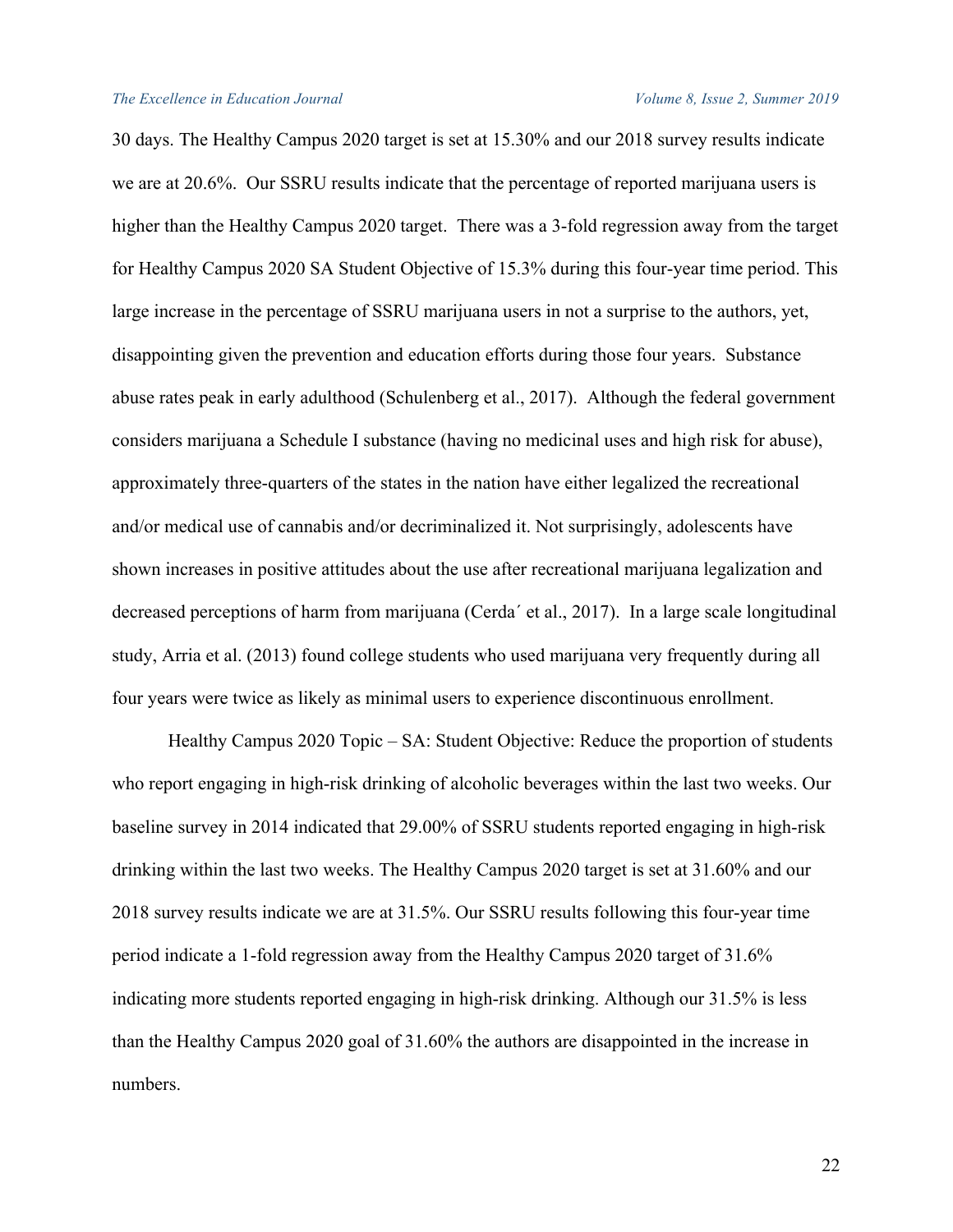As many as 90% of college students drink and experience academic, health, legal and social consequences (Johnston, O'Malley, Bachman, & Schulenberg, 2013). The pervasiveness of high-risk drinking is well recognized as an area of health risk on college campuses as college students have high rates of binge drinking (Center for Behavioral Health Statistics and Quality, 2016). Although more recent trends have shown that standard binge drinkin and 10+ high intensity drinking have declined among high school seniors over the past several years, movements in 15+ high-intensity drinking have not significantly declined over the last ten years (Miech et al., 2016).

Healthy Campus 2020 Topic – SA: Student Objective: Reduce the proportion of students who report nonmedical use of prescription drugs within the last 12 months. Our baseline survey in 2014 indicated that 20.80% of SSRU students reported nonmedical use of prescription drugs within the last 12 months. The Healthy Campus 2020 target is set at 13.8% and our 2018 survey results indicate we are at 16.60%. Our SSRU results following this four year time period indicate a .6-fold improvement in progress toward the Healthy Campus 2020 SA Student Objective target of 13.8%. Rates of young adults (ages 18-24) alcohol-related overdoses have increased with a rise in hospitalization rates for combined alcohol and drug overdoses between 1999 and 2008 (White et al, 2008). Many of these hospitalizations among young adults involve nonmedical use of prescription drugs and many times involved simultaneous co-ingestion of alcohol and nonmedical use of prescription drugs (SAMHSA, 2013b, 2014). Given the national drug abuse crises and the fact that the National Fiscal Year 2017 Budget proposed the allocation of \$1.1 billion in an effort to reduce prescription drug misuse (Ali, et al., 2017), the authors are pleased with the small amount of progress toward the Healthy Campus Goal of 13.8%.

Healthy Campus 2020 Topic – HC: Student Objective: Reduce the proportion of students who report driving after consuming any alcohol within the last 30 days. Our baseline survey in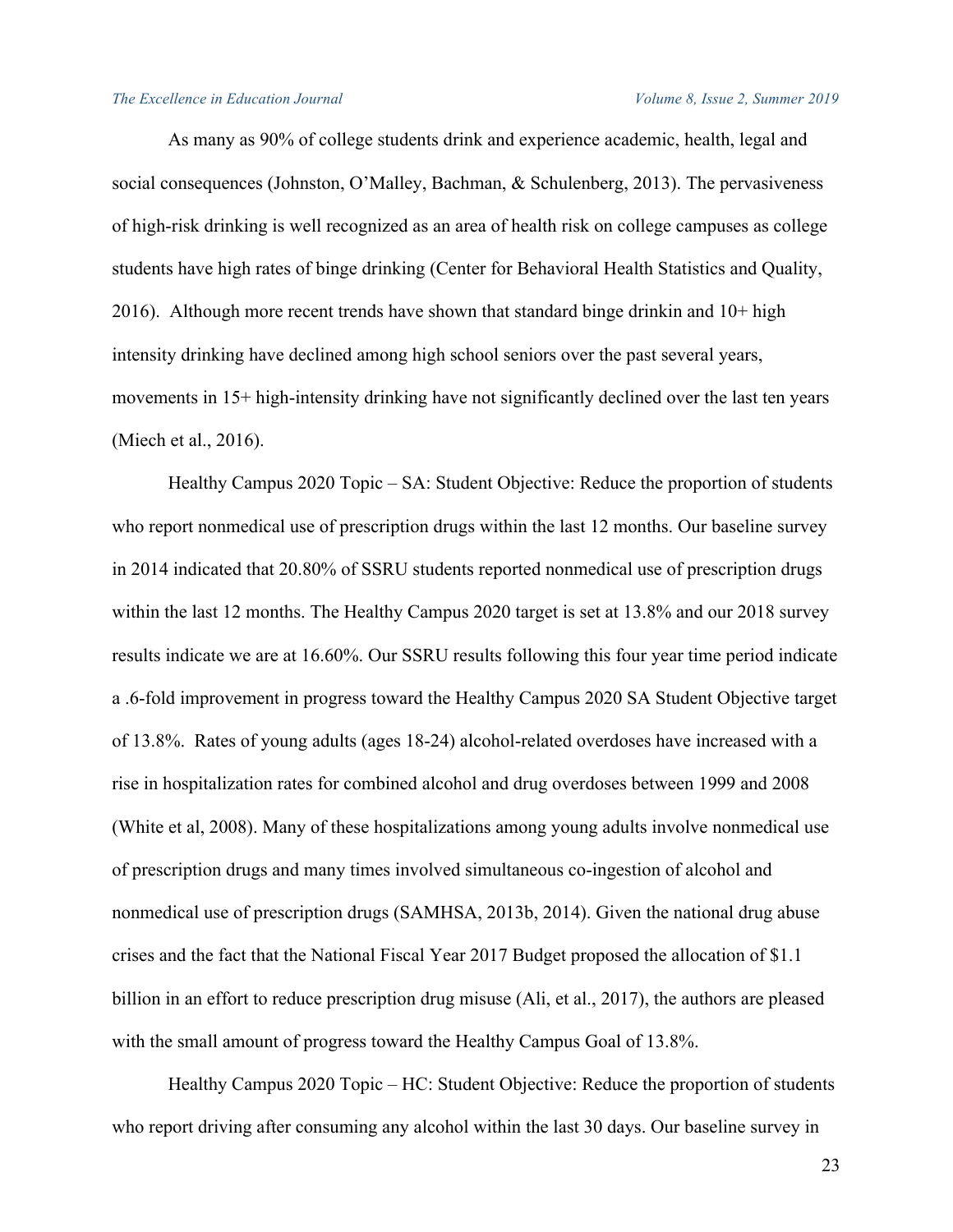2014 indicated that 10.70% of SSRU students reported driving after consuming any alcohol within the last 30 days. The Healthy Campus 2020 target is set at 16.1% and our 2018 survey results indicate we are at 9.8%. Our SSRU results following this four-year time period indicate that the percentage of students reporting driving after consuming alcohol Healthy Campus 2020 HC Student Objective improved and has already been attained and surpassed. Alcohol impairment is involved in roughly one-third of all motor vehicle crashes (NHTSA & USDT; 2015). Data shows that males are more likely to be arrested for driving under the influence (Schwartz & Davaran, 2013) and those who reported binge-drinking behavior were more likely to engage in alcohol-impaired driving compared to drinkers who do not binge (Sunshine et al., 2018).

Healthy Campus 2020 Topic – ECBP: Student Objective: Increase the proportion of students who report receiving information on alcohol and other drug use from their institution. Our baseline survey in 2014 indicated that 87.70% of SSRU students reported receiving information on alcohol and other drug use from their institution. The Healthy Campus 2020 target is set at 71.3%. and our 2018 survey results indicate we are at 89.6%. Our SSRU results following this four-year time period indicate a .11-fold improvement in progress toward the Healthy Campus 2020 ECBP Student Objective target that has already been attained and surpassed. Universities and colleges throughout the United States provide alcohol and other drug education and abuse prevention information through a variety of methods. Healthy Campus 2020 provides a downloadable document with a list of campus and community departments/organizations that could be partners in college/universities' dissemination of information (ACHA, 2016).

The results from this Healthy Campus 2020 Student Objectives progress analysis supplied information that is useful in assessing and maintaining our substance abuse prevention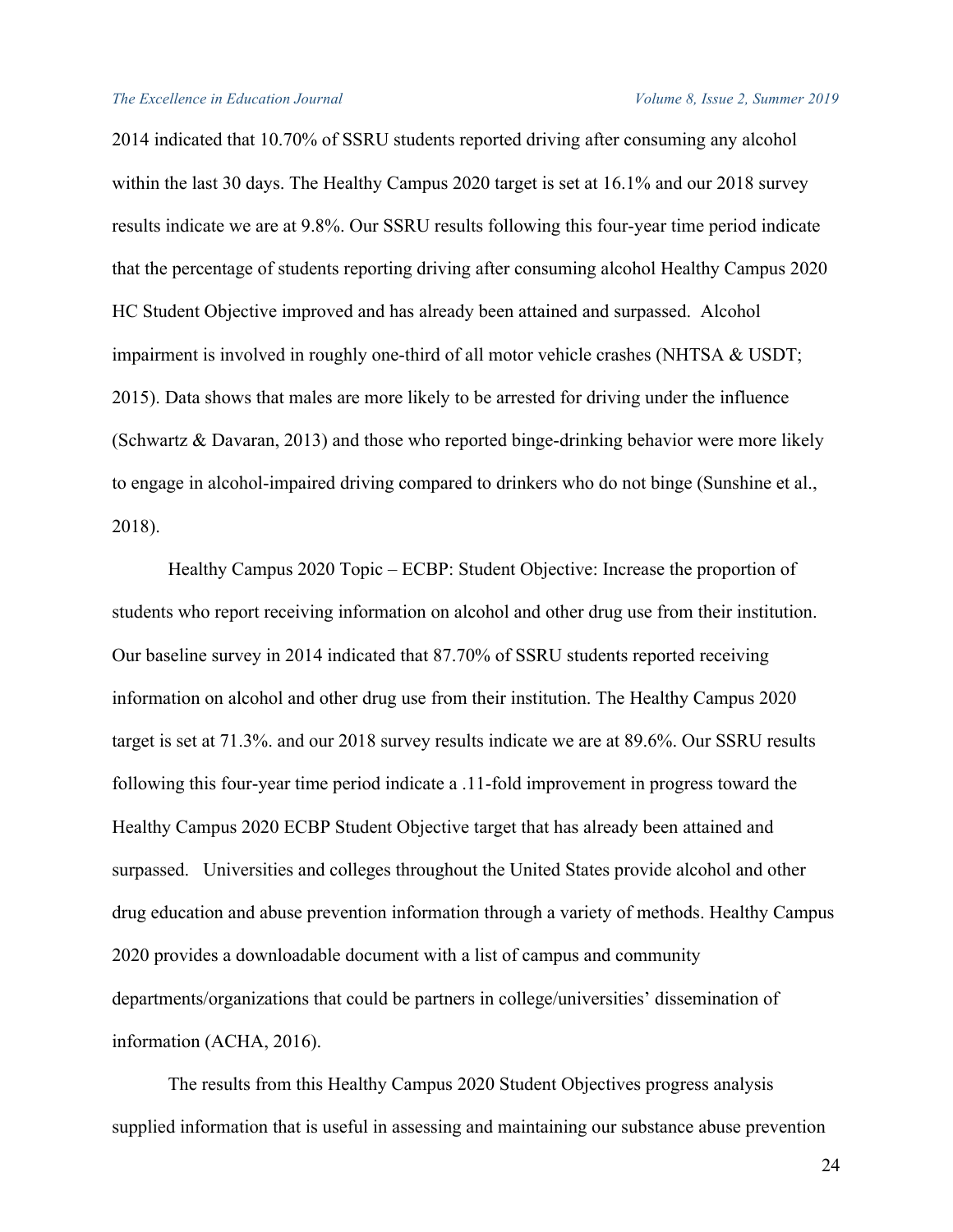and awareness campaign and training programs. The results showed that we have made progress in a few areas and in other areas more intense interventions are necessary in order to effect change in the behaviors of our students. The results indicated our educational messages need to be changed and improved concerning the use of marijuana and nonmedical use of prescription medicine.

Since 2014, a stronger effort was made by our SSRU to educate students about the risks involved with the misuse of alcohol and other drug issues. Our prevention work has been guided by a social ecological framework, which recognizes that any health-related behavior, including college student substance abuse, is affected through multiple levels of influence: intrapersonal factors, interpersonal processes, institutional factors, community factors and public policies (Stokols, 1996). Prevention efforts concentrated on intrapersonal factors have been designed to increase student awareness of alcohol-related problems, to change individual attitudes and beliefs, to foster each student's determination to avoid high-risk drinking, and to intervene when substance use has put them in danger. Among these efforts are freshmen orientation and alcohol awareness first six weeks' curriculum infusion. The assumption behind this approach is that once students are presented with the facts about alcohol's dangers they will make better informed and healthier decisions about drinking and use risk reduction techniques. Activities focused on interpersonal processes have been designed to use peer-to-peer communication to change student social norms about alcohol and other drug use. The largest such program, the Center for Health Promotion and Education (CHEP), trains student leaders to implement a variety of awareness and educational programs and to serve as role models. Social norms campaigns are another prevention strategy implemented to affect interpersonal processes. Our social norms campaign attempts to provide more accurate information about actual levels of alcohol and other drug use on campus by using campus-based mass media (i.e. newspaper, stall talks, posters and email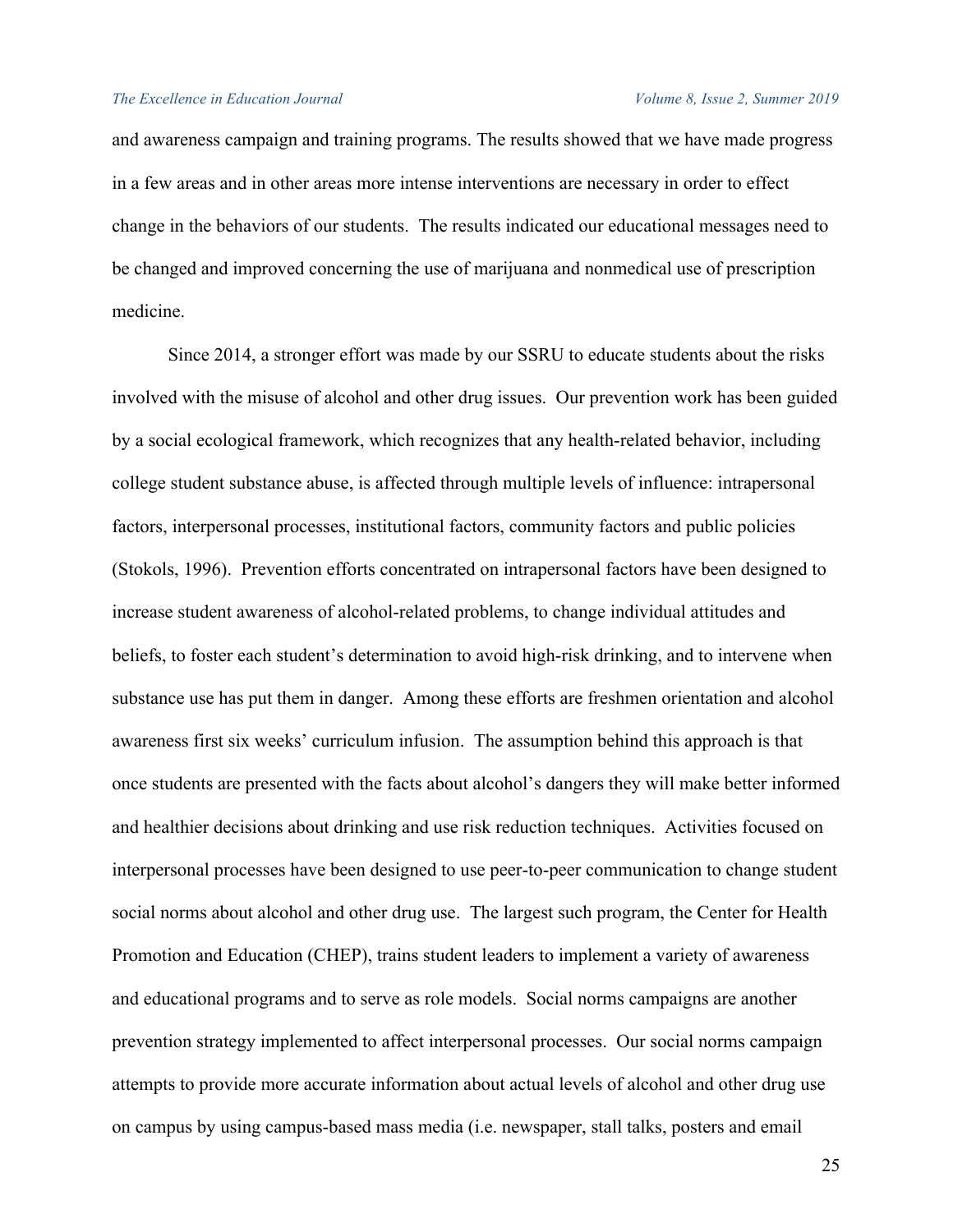messages). Social norms campaigns are grounded in the observation that college students greatly overestimate the number of their peers who drink heavily (Perkins and Wechsler, 1996). A broader focus on institutional prevention factors have included implementation of an alcohol and other drug task force. The objective of the task force is to identify ways in which the environment can be changed to clarify the college's expectations for its students, better integrate students into college life, change student norms away from alcohol and other drug misuse and make it easier to identify students in trouble with substance use. In addition, a campus and community coalition has been implemented to curtail youth access to alcohol and to eliminate irresponsible marketing practices and alcohol sales by local bars, restaurants and liquor outlets. Finally, college officials are working for policy change by following the effective campus-based alcohol and other drug abuse prevention practices published by Office of Safe and Drug-Free Schools at the U.S. Department of Education (2010). Addressing substance abuse awareness and prevention campaign from an ecological model framework should remain a priority for universities emphasizing protective factors and risk/harm reducing factors. Our SSRU is utilizing our data to design and implement programs that employ collaboration among students, faculty, health services and prevention specialists.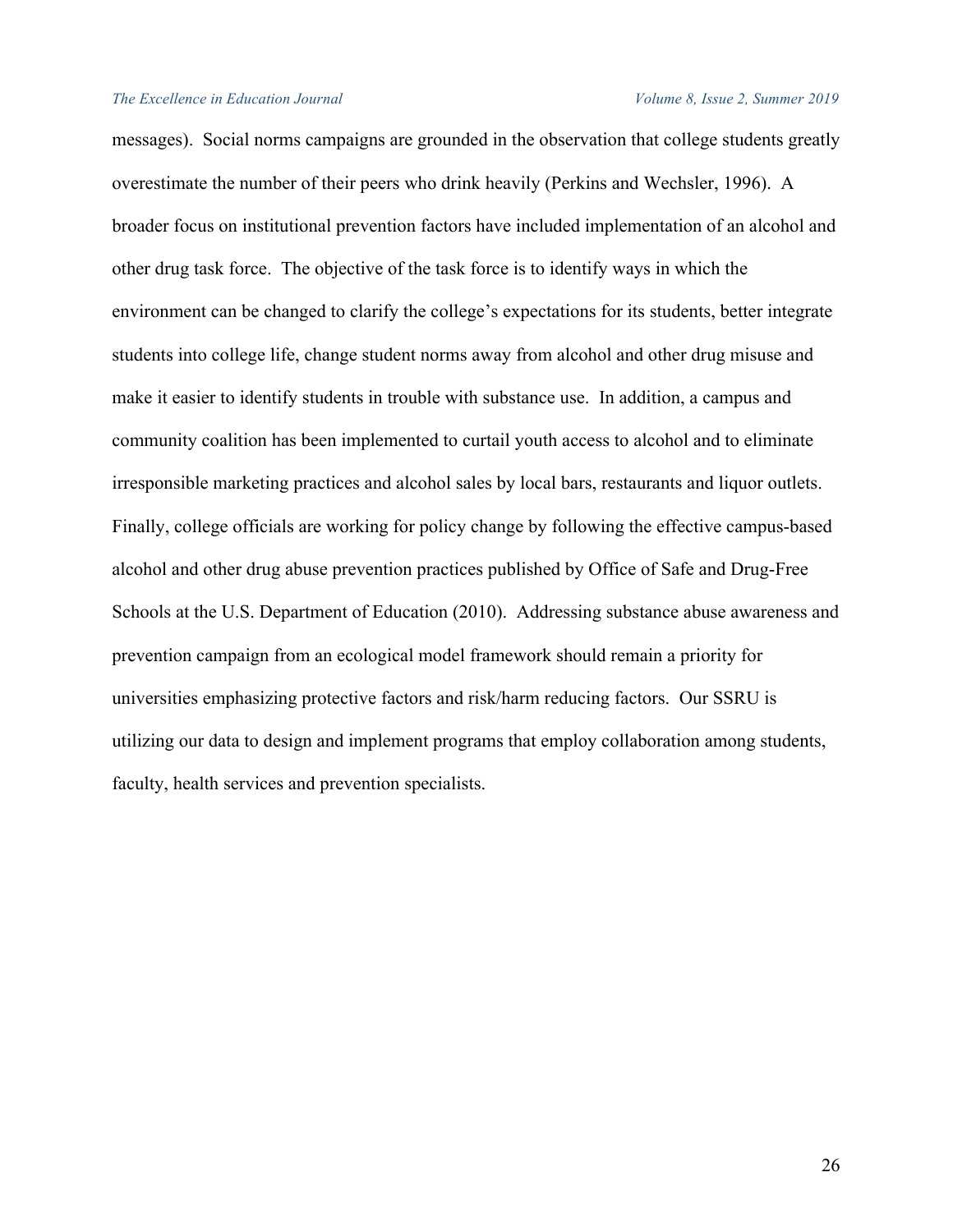# Table 1

# Demographics of Sample Population (N= 809)

| Student demographics              | n   | $\frac{0}{2}$ |
|-----------------------------------|-----|---------------|
| Age                               |     |               |
| 18-20                             | 421 | 52.1          |
| $21 - 24$                         | 337 | 41.7          |
| 25-29                             | 28  | 3.4           |
| $30+$                             | 23  | 2.9           |
| <b>Sex</b>                        |     |               |
| Females                           | 627 | 77.5          |
| Males                             | 164 | 20.3          |
| Non binary                        | 18  | 2.2           |
| Full-time student status          |     |               |
| Yes                               | 756 | 93.4          |
| N <sub>o</sub>                    | 46  | 5.7           |
| Other                             | 7   | 0.9           |
| Ethnicity                         |     |               |
| White                             | 711 | 88.0          |
| <b>Black or African American</b>  | 35  | 4.4           |
| Hispanic or Latino                | 46  | 5.7           |
| Asian or Pacific Islander         | 24  | 3.0           |
| American Indian or Alaskan Native | 6   | 0.6           |
| <b>Biracial or Multiracial</b>    | 21  | 2.6           |
| Other                             | 16  | 2.0           |
| Relationships status              |     |               |
| Single                            | 766 | 94.7          |
| Married/Partnered                 | 29  | 3.6           |
| Separated/Divorced/Other          | 14  | 1.7           |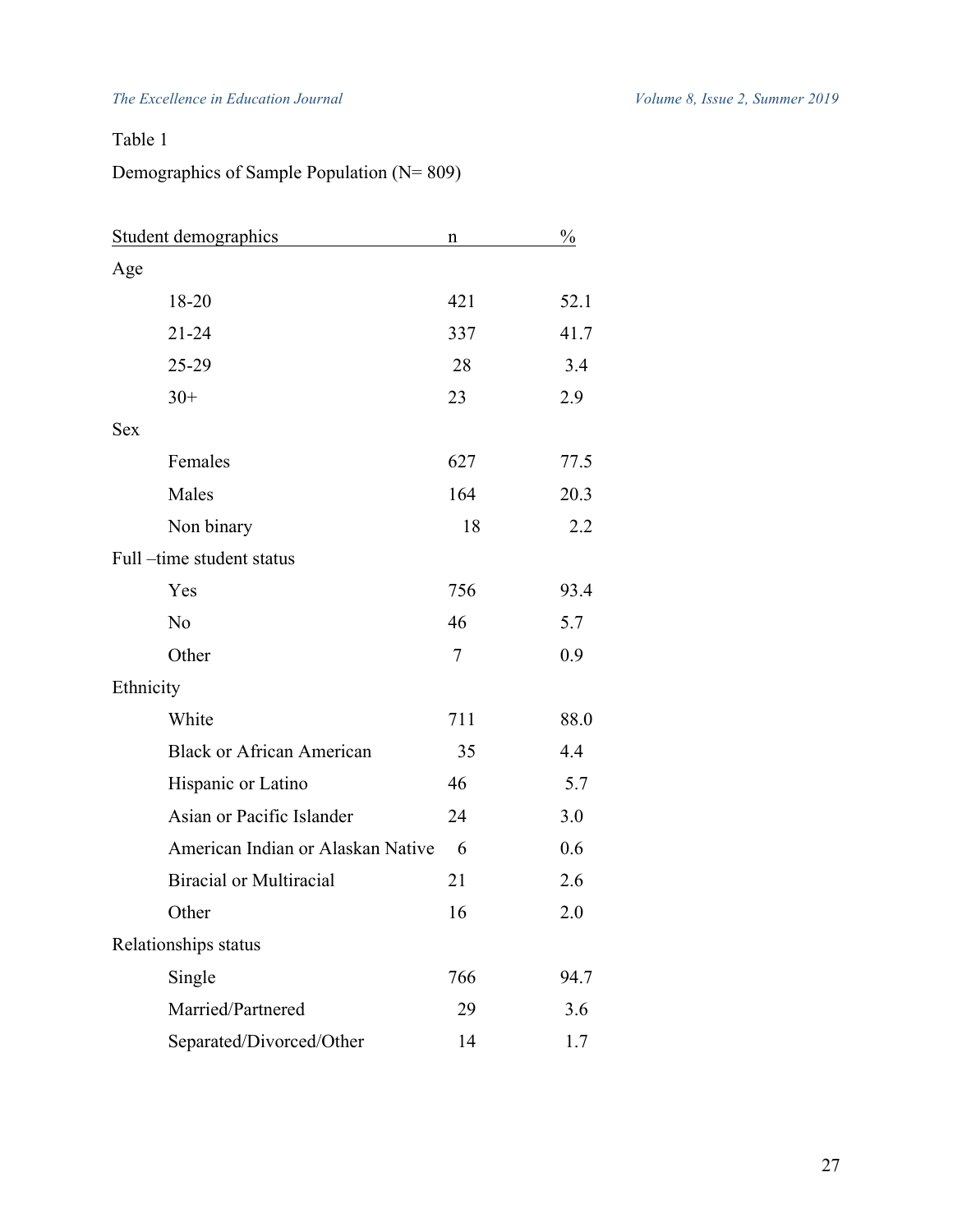# Table 2 Results of the ACHA-NCHA IIb Survey

| <b>Topic Area: Substance Abuse</b>                                                                                                                             | <b>Data Source</b>                                                                                             | <b>Baseline</b><br>2018 | <b>Target</b><br>2020 | % Difference Baseline | 2014   | <b>Measuring</b><br><b>Progress</b> | Percent<br><b>Differnce</b> |
|----------------------------------------------------------------------------------------------------------------------------------------------------------------|----------------------------------------------------------------------------------------------------------------|-------------------------|-----------------------|-----------------------|--------|-------------------------------------|-----------------------------|
| Reduce the proportion of students who<br>report using marijuana (pot, weed, hashish,<br>hash oil) within the last 30 days.                                     | American College Health Association-<br>National College Health Assessment II<br>(ACHA-NCHA II), Question 8A6  | 20.60%                  | 15.30%                | 0.34640523            | 12.70% | 303.846154                          | $-62.204724$                |
| Reduce the proportion of students who<br>report engaging in high-risk drinking of<br>alcoholic beverages within the last two weeks. (ACHA-NCHAII), Question 13 | American College Health Association-<br>National College Health Assessment II                                  | 31.50%                  | 31.60%                | $-0.0031646$          | 29.00% | 96.1538462                          | $-8.6206897$                |
| Reduce the proportion of students who<br>report nonmedical use of prescription drugs<br>within the last 12 months.                                             | American College Health Association-<br>National College Health Assessment II<br>(ACHA-NCHAII), Question 18A-E | 16.60%                  | 13.80%                | 0.20289855            | 20.80% | 60 l                                | 20.1923077                  |
| Reduce the proportion of students who<br>report driving after consuming any alcohol<br>within the last 30 days.                                                | American College Health Association-<br>National College Health Assessment II<br>(ACHA-NCHAII), Question 14A   | 9.80%                   | 16.10%                | $-0.3913043$          | 10.70% | $-16.666667$                        | 8.41121495                  |
| Increase the proportion of students who<br>report receiving information on alcohol and<br>other drug use from their institution.                               | American College Health Association-<br>National College Health Assessment II<br>(ACHA-NCHA II), Question 2A1  | 89.60%                  | 71.30%                | 0.25666199            | 87.70% | $-11.585366$                        | $-2.1664766$                |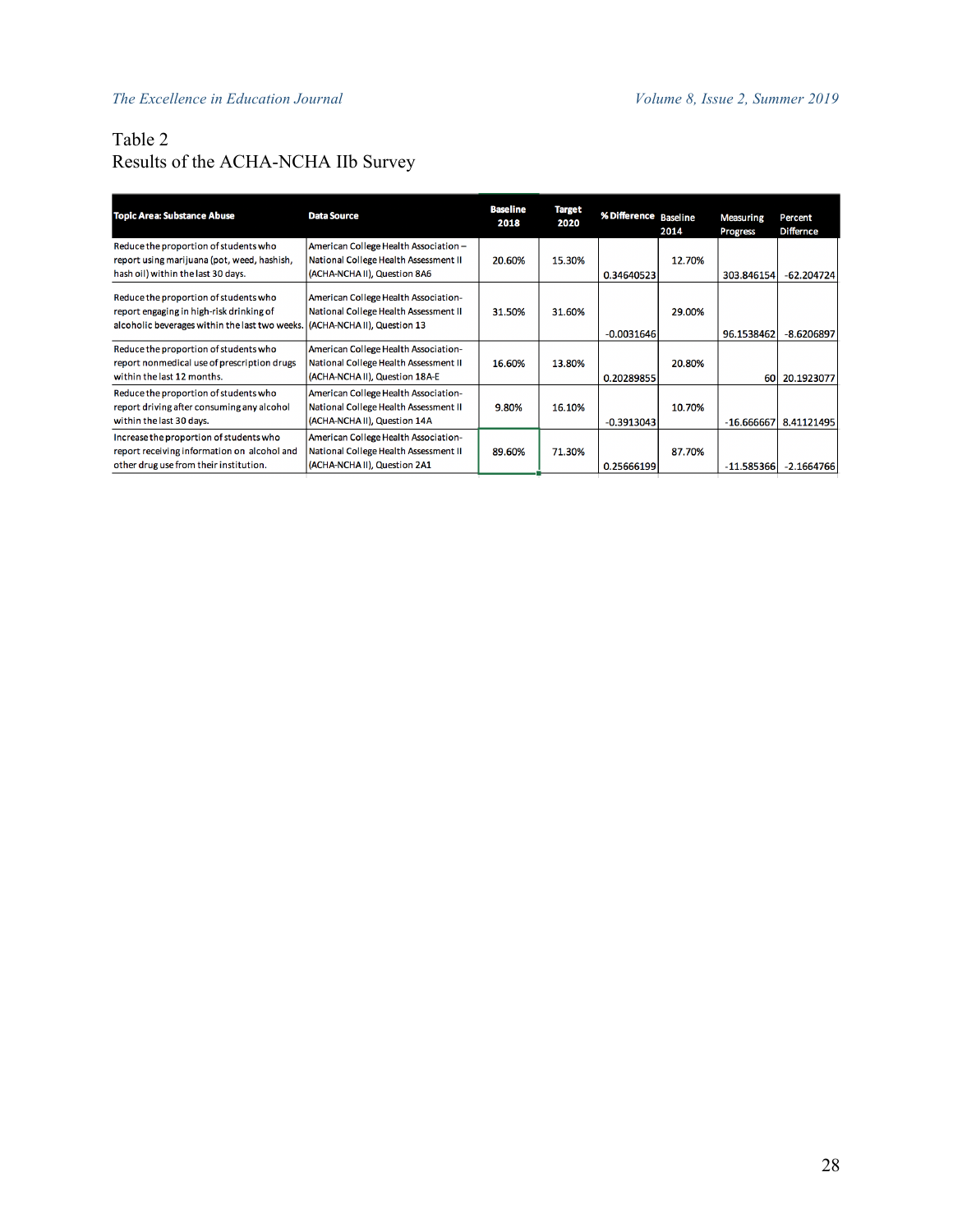## References

- Ali, M.M., Dowd, W.N., Classen, T., & Mutter, R. (2017). Prescription drug monitoring programs, nonmedical use of prescription drugs, and heroin use: Evidence from the national survey of drug use and health*. Addictive Behaviors*, *69*, 65-77.
- American College Health Association National College Health Assessment IIb (ACHA-NCHA IIb) (2015). American College Health Association. Retrieved from https://www.acha.org/ncha
- American College Health Association. (2016). *Healthy Campus 2020.* Retrieved from: https://www.acha.org/HealthyCampus/HealthyCampus/Student\_Objectives.aspx
- Arria, A. M., Caldeira, K. M., Bugbee, B. A., Vincent, K. B., & O'Grady, K. E. (2016). Energy drink use patterns among young adults: Associations with drunk driving. *Alcoholism: Clinical and Experimental Research*, *40*, 2456 –2466.
- Arria, A.M., Garnier-Dykstra, L.M., Caldeira, K.M., Vincent, K.B., Winick, E.R., & O'Grady, K.E. (2013). Drug use patterns and continuous enrollment in college: Results from a longitudinal study. *Journal of Studies on Alcohol and Drugs, 74*(1), 71–83.
- Bolin, R.M., Pate, M., & McClintock, J. (2017). The impact of alcohol and marijuana use on academic achievement among college students. *Social Science Journal, 54*(4), 430- 437.
- Buu, A., Dabrowska, A., Mygrants, M., Puttler, L.I, Jester, J.M., & Zucker, R.A. (2014). Gender differences in the developmental risk of onset of alcohol, nicotine, and marijuana use and the effect of nicotine and marijuana use on alcohol outcomes. *Journal of Studies on Alcohol and Drugs*, *75*, 850-858.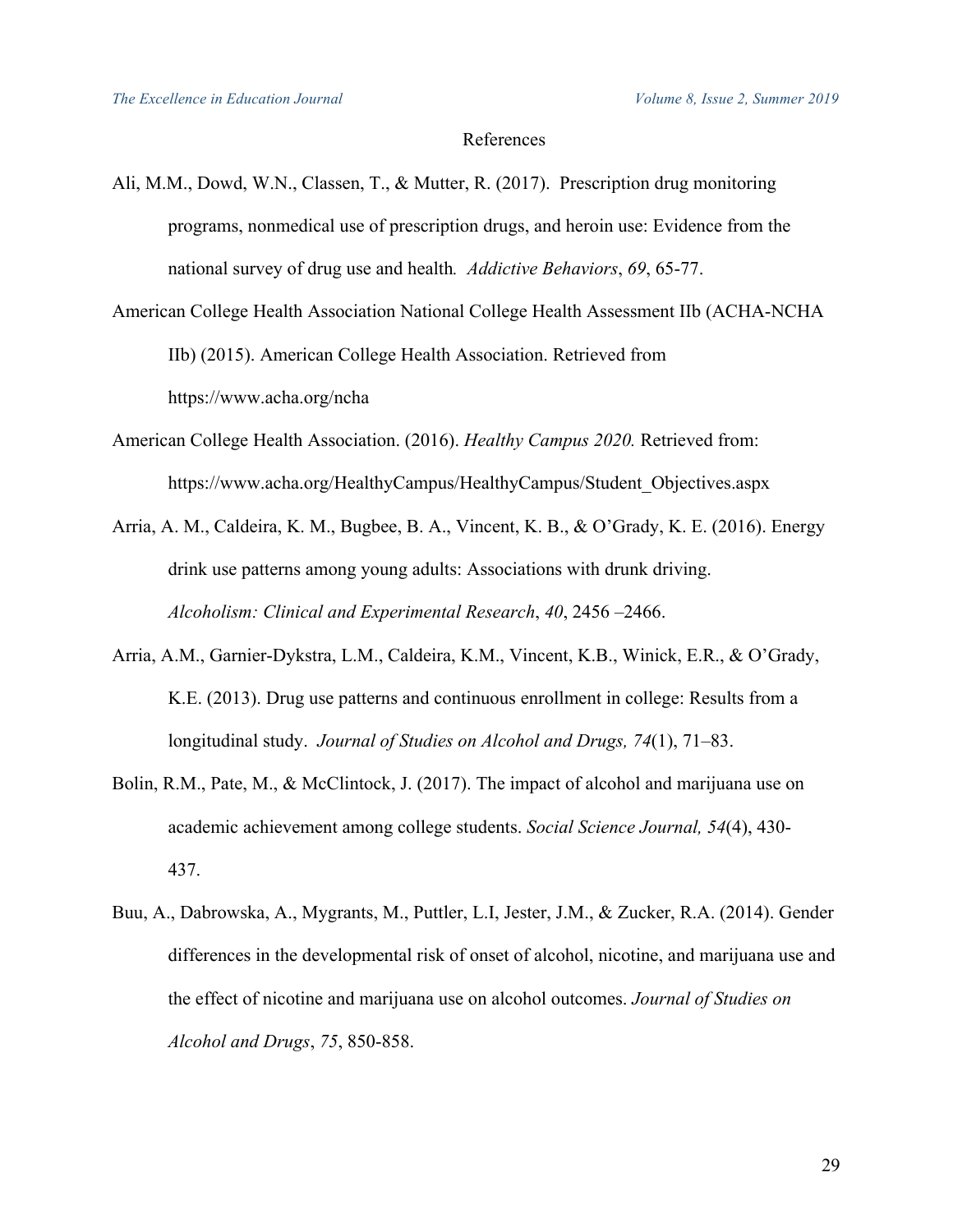- Cerda´, M., Wall, M., Feng, T., Keyes, K. M., Sarvet, A., Schulenberg, J., O'Malley, P. M., Pacula, R. L., Galea, S., & Hasin, D.S. (2017). Association of state recreational marijuana laws with adolescent marijuana use. *Journal of American Medical Association Pediatrics, 171*, 142-149.
- Center for Behavioral Health Statistics and Quality. (2016). *Key Substance Use and Mental Health Indicators in the United States: Results from the 2015 National Survey on Drug Use and Health.* HHS Publication No. SMA 16-4984, NSDUH Series H-51. Retrieved from http://www.samhsa.gov/data/
- Hall, W., & Lynskey, M. (2016). Evaluating the public health impacts of legalizing recreational cannabis use in the United States. *Addiction, 111*(10), 1764-1773.
- Jewett, A., Shults, R.A., Banerjee, T., & Bergen, G. (2015). Alcohol Impaired Driving Among Adults – United States, 2012. *Morbidity and Mortality Weekly Report*, *64*, 824-817.
- Johnston, L.D., O'Malley, P. M., Bachman, J. G., & Schulenberg, J. E. (2013). *Monitoring the future national survey results on drug use, 1975–2012. College students and adults ages 19–50. Volume 2*. Ann Arbor, MI: Institute for Social Research.
- Johnston, L.D., O'Malley, P.M., Bachman, J.G., Schulenberg, J.E., & Mietch, R.A. (2015). *Monitoring the future national survey results on drug use, 1975-2014. College students and adults ages 19-55. Volume 2*. Ann Arbor, MI: Institute for Social Research, The University of Michigan.
- LaBrie, J. W., Ehret, P. J., Hummer, J. F., & Prenovost, K. (2012). Poor adjustment to college life mediates the relationship between drinking motives and alcohol consequences: A look at college adjustment, drinking motives, and drinking outcomes. *Addictive Behaviors*, *37*(4), 379–386.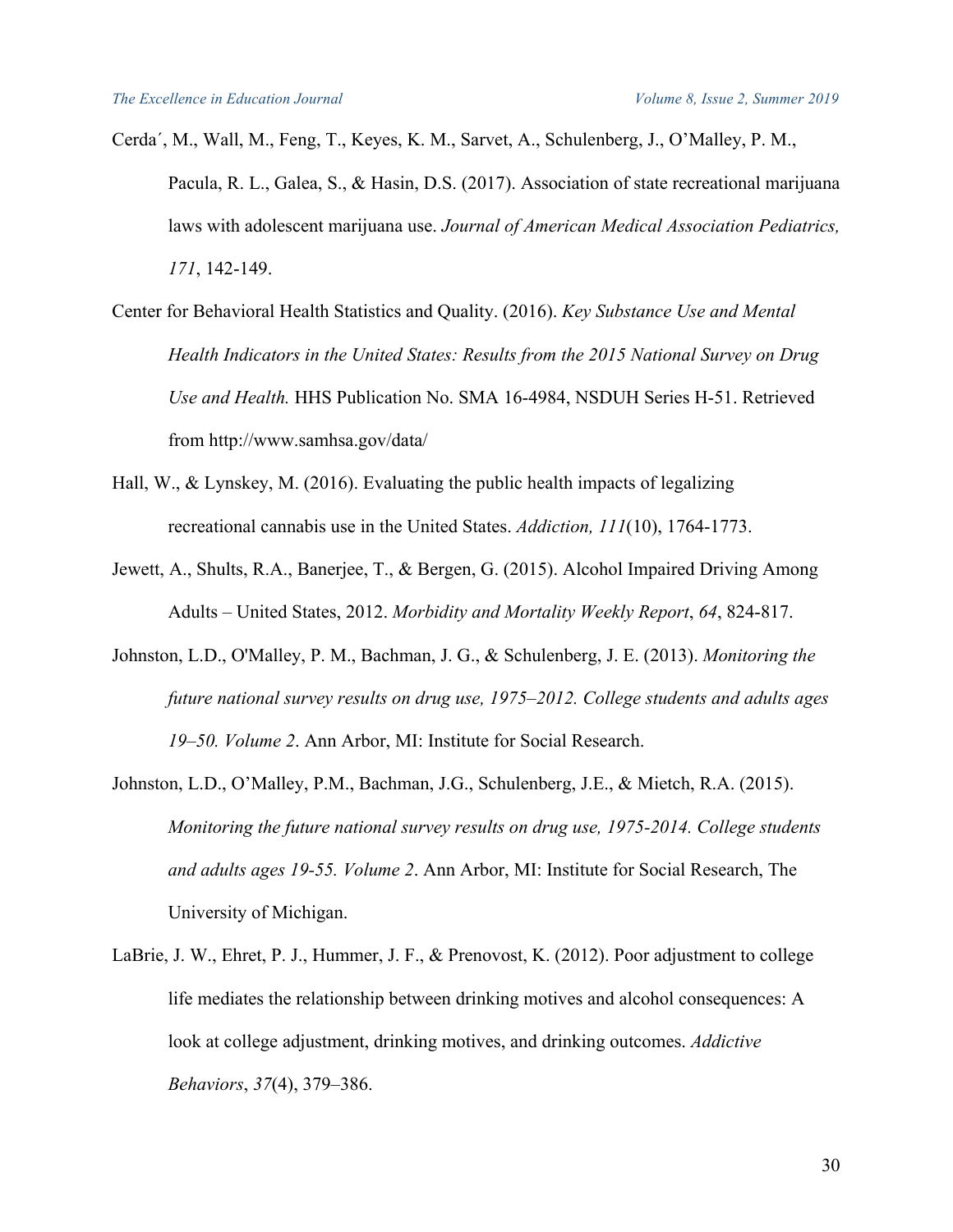- Lanter, P.L., Wolff, K.B., Johnson, L.C., Ercolano, E.M., Kilmer, J.R., & Provost, L. (2015). Change IS possible: Reducing high-risk drinking using a collaborative improvement model*. Journal of American College Health, 63*(5), 330-336.
- Martz, M. E., Patrick, M. E., & Schulenberg, J. E. (2015). Alcohol mixed with energy drink use among U.S. 12th-grade students: Prevalence, correlates, and associations with unsafe driving. *Journal of Adolescent Health*, *56*, 557–563.
- McCabe, S.E., West, B.T., & Wechsler, H. (2007a.) Alcohol-use disorders and nonmedical use of prescription drugs among US college students. *Journal of Studies of Alcohol and Drugs, 68*, 543–547.
- McCabe, S.E., West, B.T., Teter, C.J., & Boyd, C.J. (2012). Co-ingestion of prescription opioids and other drugs among high school seniors: Results from a national study. *Drug and Alcohol Dependence*, *126*, 65–70.
- McCabe, S.E., West, B.T., Schepis, T.S., & Teter, C.J. (2015). Simultaneous co-ingestion of prescription stimulants, alcohol and other drugs: A multi-cohort national study of US adolescents. *Human Psychopharmacology*, *30*, 42–51.
- McCabe, S.E., Veliz, P., & Patrick, M.E. (2017). High-intensity drinking and nonmedical use of prescription drugs: Results from a national survey of 12<sup>th</sup> grade students. *Drug and Alcohol Dependence*, *178*, 372-379.
- Miech, R.A., Johnston, L.D., O'Malley, P.M., Bachman, J.G., & Schulenberg, J.E. (2016). *Monitoring the future national survey results on drug use, 1975–2015. Volume I: Secondary school students.* , Ann Arbor, MI: University of Michigan Institute for Social Research
- Miller, A.M., Rosenman, R., & Cowan, B.W. (2017). Recreational marijuana legalization and college student use: Early evidence. *Population Health*, *3*, 649-657.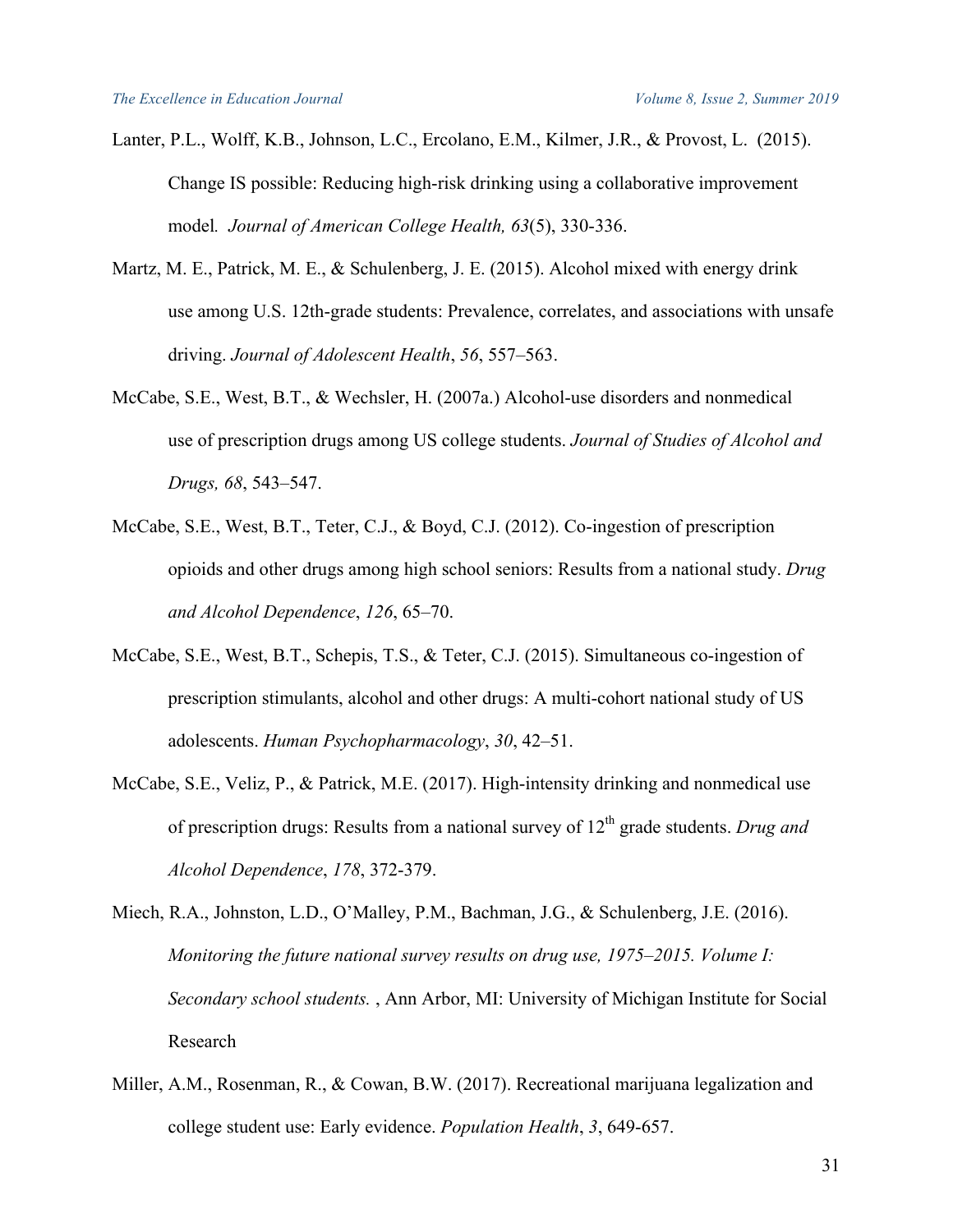- National Highway Traffic Safety Administration and US Department of Transportation. (2015). *Traffic Safety Facts*. 1–7.
- Perkins, H.W., & Wechsler, H. (1996). Variation in perceived college drinking norms and its impact on alcohol abuse: A nationwide study. *Journal of Drug Issues*, *26*, 961-974.
- Public Health Foundation. (2010). *Healthy People 2010 Toolkit: A Field Guide to Health Planning.* Retrieved from

http://www.phf.org/resourcestools/Documents/HP2010Toolkit2002.pdf

- Schepis, T.S., West, B.T., Teter, C.J., & McCabe, S.E. (2016). Prevalence and correlates of coingestion of prescription tranquilizers and other psychoactive substances by U.S. high school seniors: Results from a national survey. *Addictive Behaviors, 52*, 8–12.
- Schulenberg, J. E., Johnston, L. D., O'Malley, P. M., Bachman, J. G., Miech, R. A. & Patrick, M. E. (2017). *Monitoring the future national survey results on drug use, 1975–2016: Volume II, college students and adults Ages 19–55*. Ann Arbor, MI: Institute for Social Research, The University of Michigan. Retrieved from http://monitoringthefuture.org/pubs.html#monographs
- Schulenberg, J.E., & Patrick, M.E. (2011). Historical and developmental patterns of alcohol and drug use among college students: Framing the problem. In H. R. White & D. Rabiner (Eds)., *College Drinking and Drug Use*, (pp. 13-35). New York, NY: Guilford.
- Schwartz J., & Davaran, A. (2013) Enforcement following 0.08% BAC law change: Sexspecific consequences of changing arrest practices? *Addictive Behaviors*, *38*, 2506–2512.
- Stokoles, D. (1996). Translating social ecological theory into guidelines for community health promotion. *American Journal of Health Promotion, 10*(4), 282-298.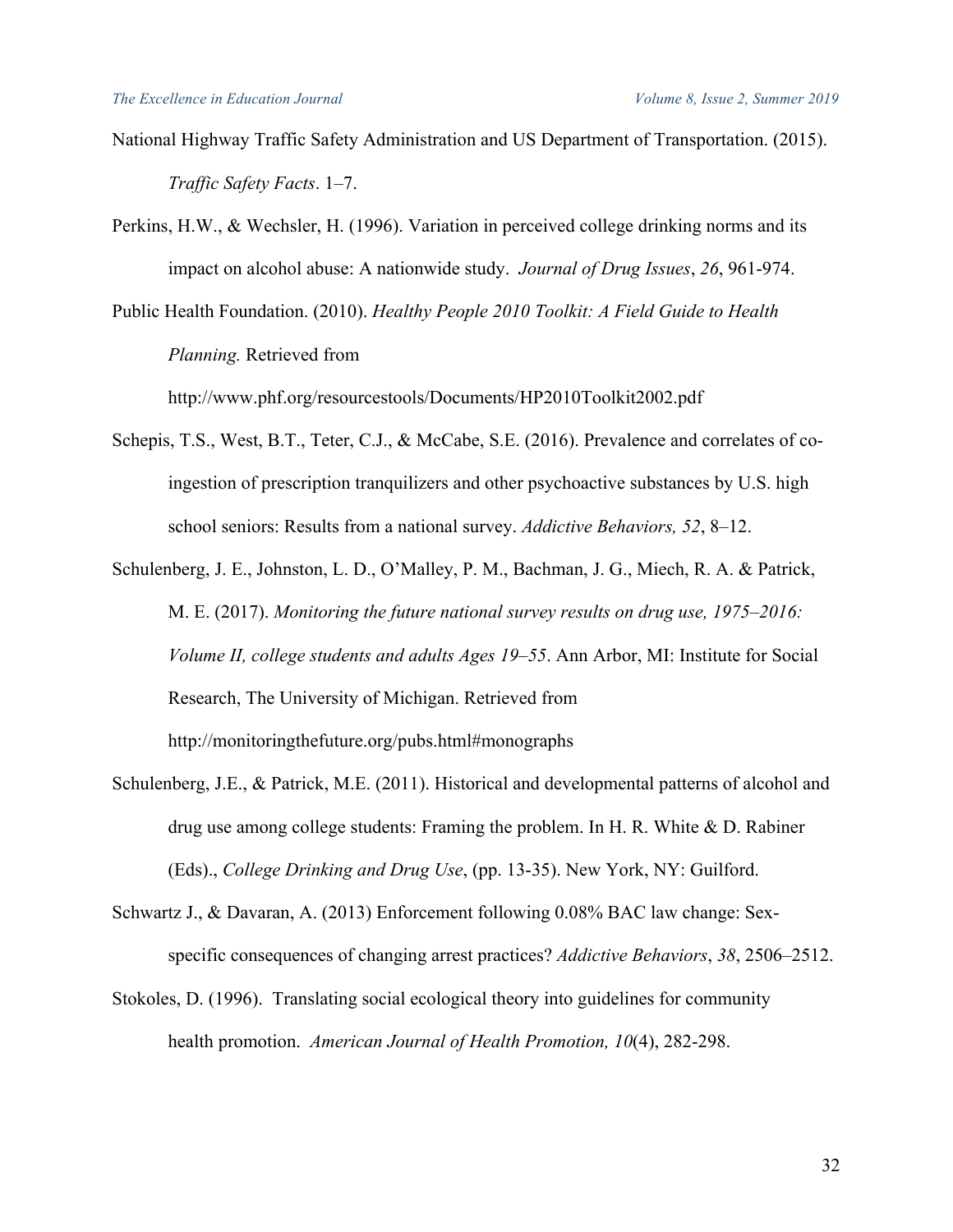Substance Abuse and Mental Health Services Administration. (2011). *Results from the 2010 national survey on drug use and health: Summary of national findings, NSDUH Series H-41*. HHS Publication No. (SMA) 11-4658. Rockville, MD: Substance Abuse and Mental Health Services Administration,

Substance Abuse and Mental Health Services Administration. (2013b). *Drug abuse warning network, 2011: National estimates of drug-related emergency department visits*. HHS Publication No. (SMA) 13–4760, DAWN Series D-39. Rockville, MD: Substance Abuse and Mental Health Services Administration.

- Substance Abuse and Mental Health Services Administration. (2014). *The DAWN report: Benzodiazepines in combination with opioid pain relievers or alcohol: Greater risk of more serious ED visit outcomes.* Rockville, MD: Substance Abuse and Mental Health Services Administration,
- Sunshine, J.E., Dwyer-Lindgren, L., Chen, A., Sharar, S.R., Palmisano, E.B., Bulgar, E.M., & Mokdad, A.H. (2018). Alcohol-impaired driving in US counties, 2002-2012. *Population Health Metrics, 16*, 2.
- Teeters, J.B., Borsari, B., Martens, M.P., & Murphy, J.G. (2015). Brief motivational interventions are associated with reductions in alcohol-impaired driving among college drinkers. *Journal of Studies on Alcohol and Drugs*, *76*(5), 700-709.
- Thompson, K., Homel, J., & Leadbeter, B. (2015). The relationship of higher education to substance use trajectories: Variations as a function of timing of enrollment. *Journal of Studies on Alcohol and Drugs, 76*, 95-105.
- Tucker, J. S., Troxel, W. M., Ewing, B. A., & D'Amico, E. J. (2016). Alcohol mixed with energy drinks: Associations with risky drinking and functioning in high school. *Drug and Alcohol Dependence, 167*, 36 – 41.